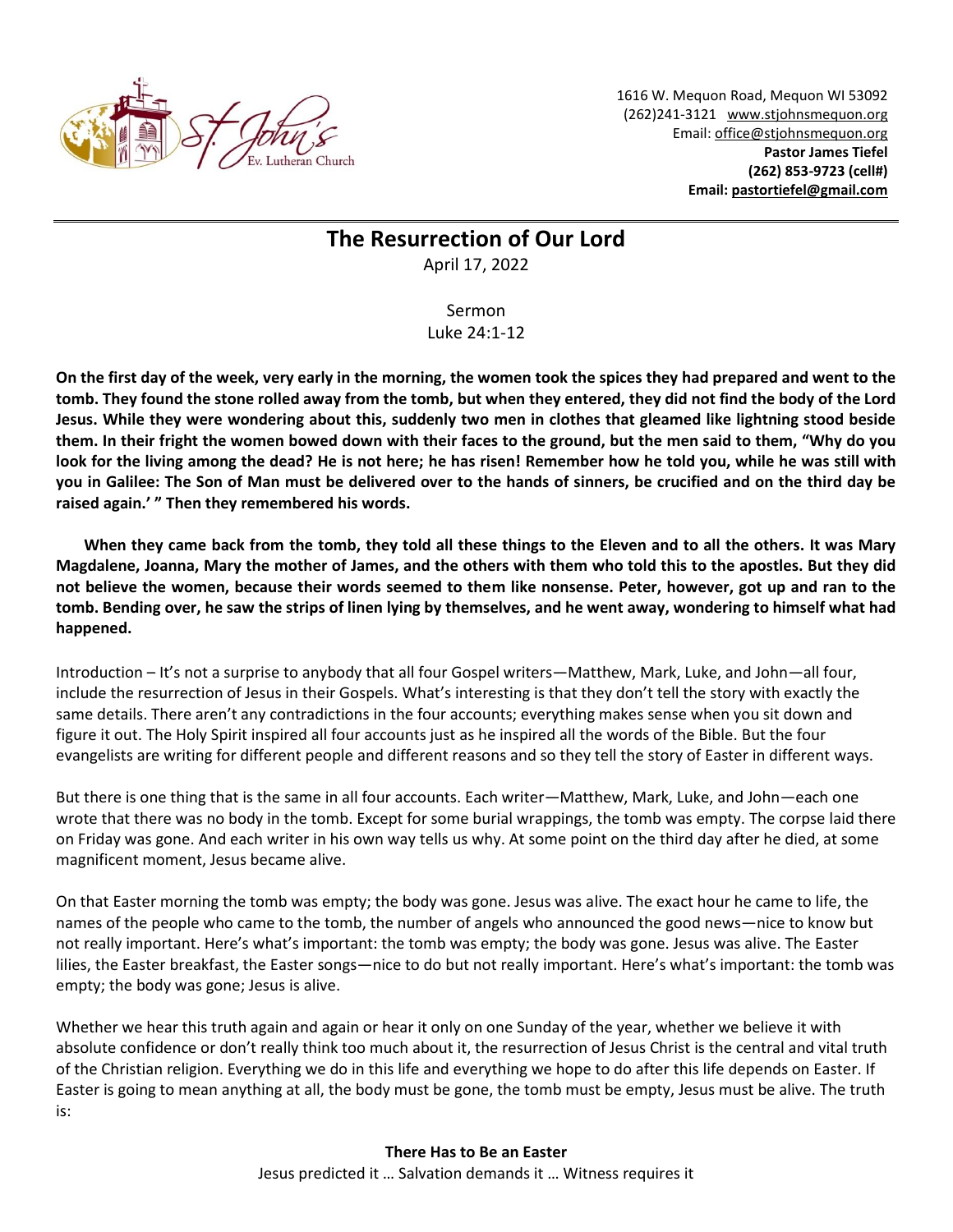1. The sad task of preserving Jesus' dead body really happened on Friday after the crucifixion and the men took care of it. For these women a visit to the tomb was more a labor of love than anything else. They couldn't travel on the Sabbath Day and the Sabbath Day ended at 6:00 p.m. By then it was too dark. Luke tells us what happened. **On the first day of the week, very early in the morning, the women took the spices they had prepared and went to the tomb.** They worried about the stone that covered the tomb entrance, but when they arrived **they found the stone rolled away from the tomb.** Obviously they went inside. **But when they entered, they did not find the body of the Lord Jesus.** They were speechless; they had no idea what to think. You can see them with mouths open, hands to their faces in shock. **Suddenly two men in clothes that gleamed like lightning stood beside them. In their fright the women bowed down with their faces to the ground.** They simply collapsed. Every person in this church would have done exactly the same. But there were smiles on the faces of these angels; what they said was almost humorous: **Why do you look for living among the dead?** And then came the most important words the human race has ever heard: **He is not here; he has risen!** 

The body was gone, the tomb was empty, Jesus was alive. It has to be that way. There had to be an Easter because Jesus predicted it. The messenger reminded them: **Remember how he told you, while he was still with you in Galilee: The Son of Man must be delivered over to the hands of sinners, be crucified and on the third day be raised again.** From the start, Jesus always talked about his resurrection. Sometimes in pictures: **Destroy this temple and I will raise it again in three days.** Sometimes with logic: **I have authority to lay down my life and authority to take it up again.** He never talked to his followers about the death that was coming without talking to them about the resurrection that was coming. **Then the women remembered his words.** Of course.

I can tell you I'm Superman. I can say that I'm faster than a speeding bullet, more powerful than a locomotive, and able to leap tall buildings with a single bound, but if I can't back it up I'm a fake and a failure. If there were no Easter, that's all that Jesus would be: A fake and a failure. If there is no Easter, you should believe nothing he tells you: nothing about pardon or protection or prayer or paradise. But there is an Easter! The body was gone, the tomb was empty, Jesus is alive. There had to be an Easter because Jesus predicted there would be an Easter and now you can believe every promise he makes, promises about here and now and promises about there and then. Jesus said he would rise from the dead and he did!

2. When the angel reminded the women of Jesus' words, he included what Jesus said about the suffering and death that was coming. **Remember how he told you, while he was still with you in Galilee: The Son of Man must be delivered over to the hands of sinners and be crucified.** They were at the cross; they saw all the ugliness. And so have we in the days just passed. But those women probably didn't know as much as we know. They didn't see Good Friday in the same way we do. They believed Jesus was the promised Messiah and the Son of the living God, just as we do. Did they grasp that Jesus was offering his perfect obedience and his innocent death in place of their disobedience and the death they deserved? We know that. When the sun stopped shining and the earth went dark, did they realize God was forsaking his Son as he carried the sins of the world in his body? We know that. When they saw the blood drip from his head and hands and feet and side, did they understand that the blood of Jesus Christ cleanses us from all sin? We know that. When Jesus cried out **It is finished** did they believe that God's plan to save the world was a done deal? We know that.

But if there were no Easter, it wouldn't make any difference what we know. So what if Jesus died? Everybody dies. So what if his death was gruesome? Lots of people die gruesomely. Without Easter we would never be sure that our sins are covered or that Satan is crushed. St. Paul wrote with complete honesty**: if Christ has not been raised, your faith is futile; you are still in your sins.** That's exactly why there has to be an Easter! Salvation expects it; salvation demands it. The resurrection sets the work of Christ in cement. It guarantees that our sins are forgiven. It assures us that Jesus is present in our lives. It certifies the reality of heaven. With the resurrection God cannot change his mind about us. The tomb was empty, the body was gone, Jesus is alive and so we are **convinced that neither death nor life, neither angels nor demons, neither the present nor the future, nor any powers, neither height nor depth, nor anything else in all creation, will be able to separate us from the love of God that is in Christ Jesus our Lord.**

3. I don't know how fast these women could run, but they ran or at least they walked as fast as they could. **When they came back from the tomb, they told all these things to the Eleven and to all the others. But they did not believe the**